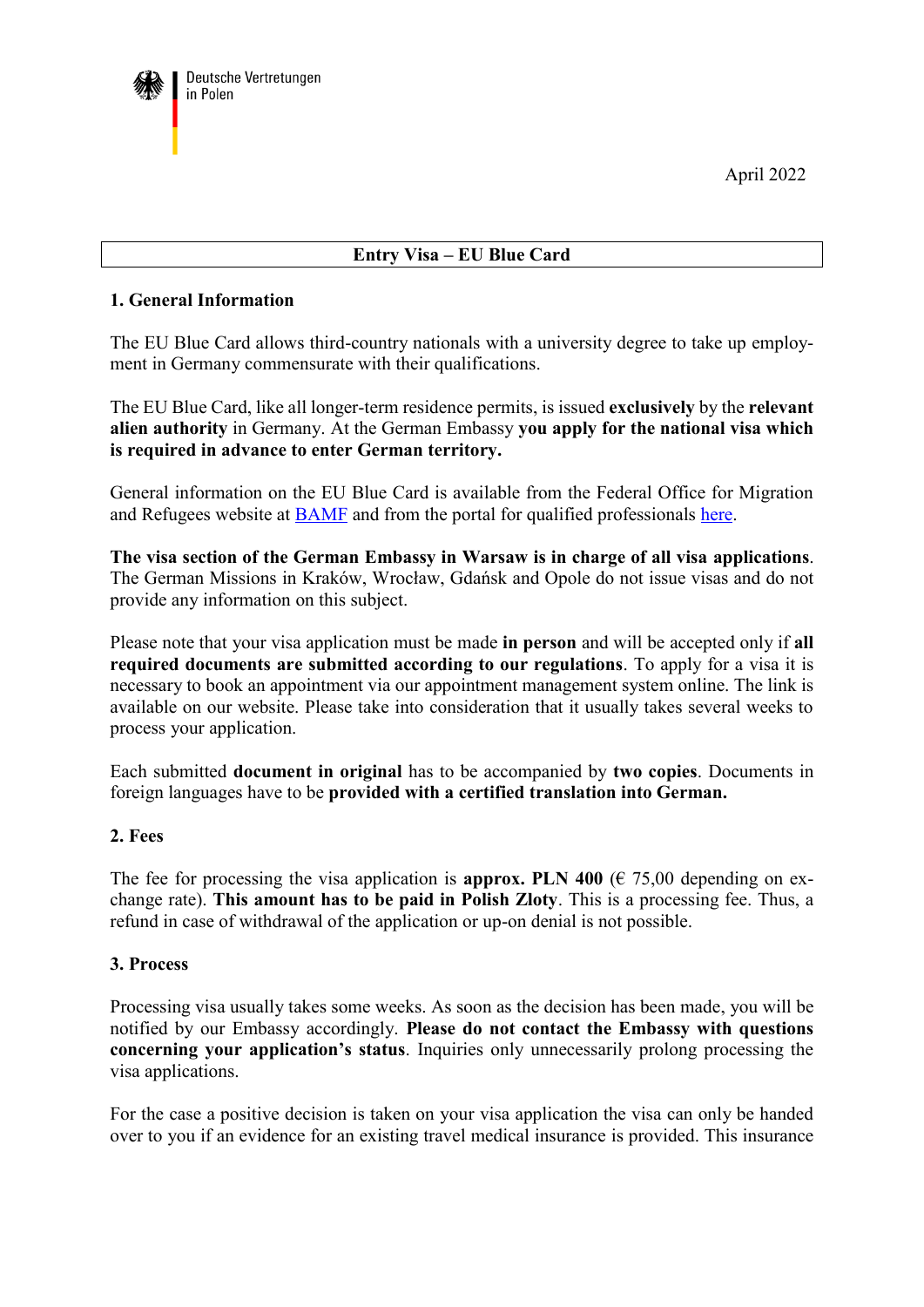has to cover the time period from your entry to Germany until the beginning of your employment. This does not apply if an evidence of a travel medical insurance already has been provided.

### **4. Required documents**

## **Please make sure that you provide a complete application form and all additional documents required. Incomplete applications will not be considered!**

Each submitted document in **original** has to be accompanied by **two copies**. Documents in foreign languages have to be provided with a **certified translation into German**.

- $\Box$  2 in German language completed and signed application forms (forms are available [here\)](https://polen.diplo.de/blob/483250/f9342033f2933dc05da54151efe283db/visaantrag-de-en-data.pdf)
- $\Box$  2 recent biometric passport photographs [\(sample fotos\)](https://polen.diplo.de/pl-de/03-service/03-02-visainfo-en/visa-foto-eng/478856?openAccordionId=item-487918-0-panel)
- $\Box$  your national passport (validity of which has to exceed your stay by at least six months; issued not earlier than 10 years ago) (original  $+2$  copies of all pages with records)
- Polish residency permit (e.g. visa / residence card), held for at least 3 months at the time of application and at least held for additional 2 months after your entry to Germany (original  $+$ 2 copies)
- $\Box$  additional form for Employment ("[Erklärung zum Beschäftigungsverhältnis](https://polen.diplo.de/blob/2507604/3fbb09352b8e359833e4e50f901cbf92/erklaerung-zum-beschaeftigungsverhaeltnis-data.pdf)")
- $\Box$  current resident registration card/document from Polish authority (2 copies)
- $\Box$  employment contract / binding job offer with information regarding your gross annual salary (2 copies)
- $\Box$  excerpt from the commercial register of the company based in Germany (2 copies)
- $\Box$  if necessary for the employment proof of knowledge of the German language, otherwise proof that understanding of the other language in question is sufficient (2 copies)
- $\Box$  if possible, proof of accommodation in Germany (e.g. tenancy agreement) (2 copies)
- $\Box$  health insurance valid in Germany covering the time period from your entry to Germany until the beginning of your employment (minimum coverage: 30.000 euros) (2 copies)
- $\Box$  curriculum vitae with details regarding professional career and with the relevant certificates, diploma etc. (2 copies)
- $\Box$  German university degree or recognized foreign degree comparable to a German degree (in relation to German degrees an apostille is not required; in relation to degrees of **CIS-states** an apostille is always required – in the case you have a degree from another third country please contact the embassy for information if an apostille is necessary) (original  $+2$  copies)
- $\Box$  evidence regarding comparability of your university degree you can check whether your foreign university degree is recognized or comparable by consulting the **ANABIN** database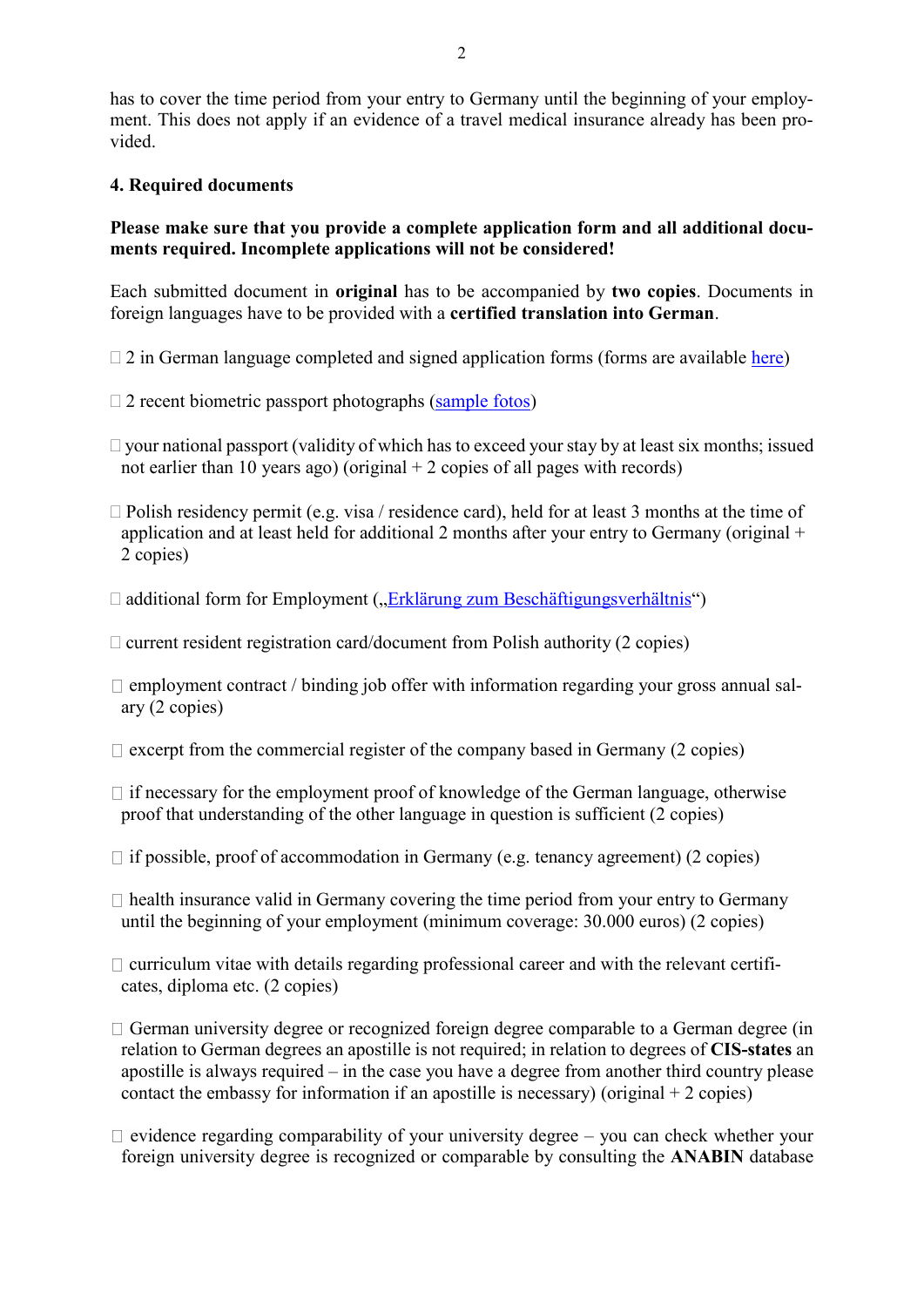[\(ANABIN\)](http://anabin.kmk.org/); For further information regarding the proof of comparability, please implicitly check the **separate information sheet on our homepage!**